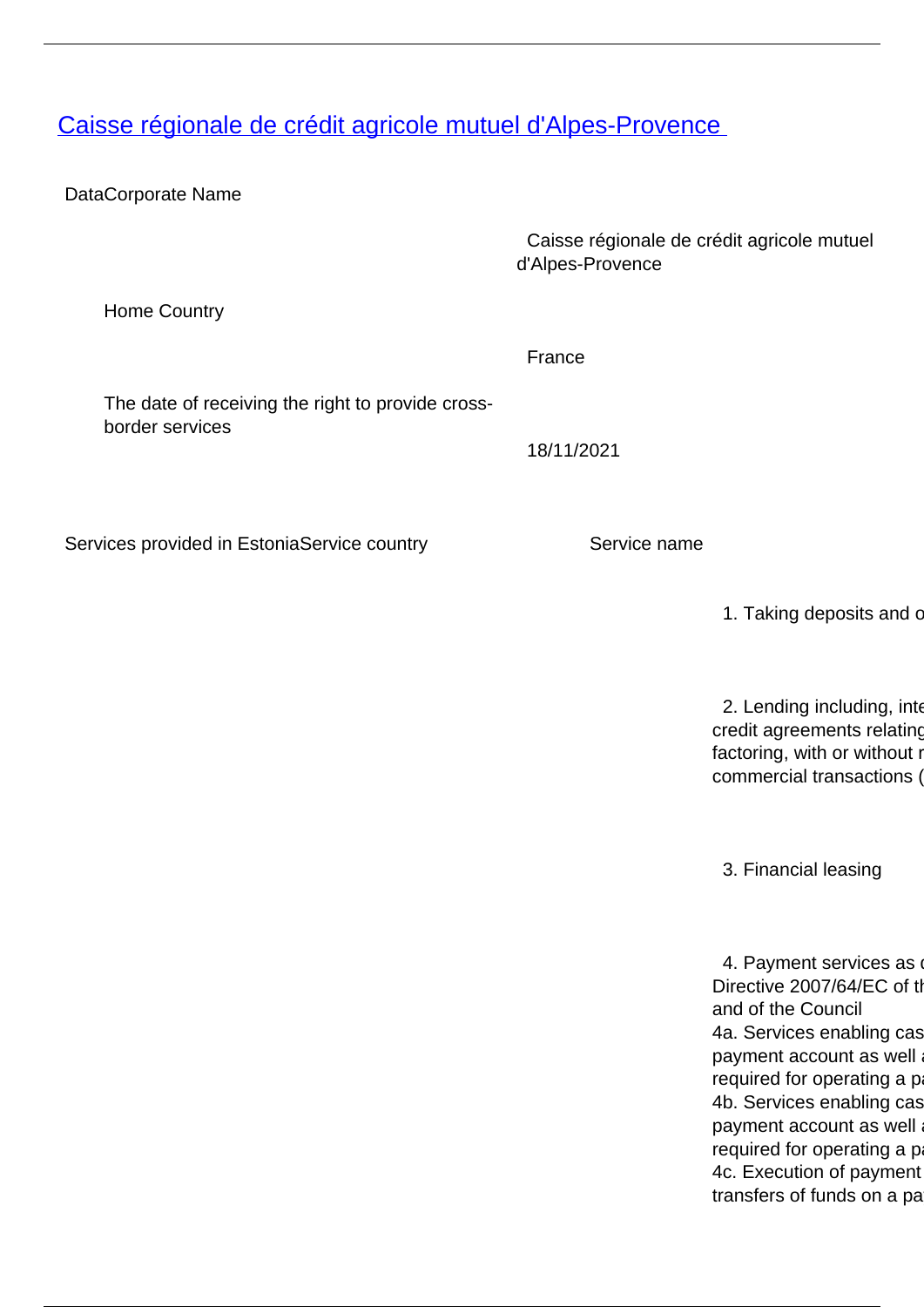user's payment service pr payment service provider:  $-$  execution of direct deb direct debits

— execution of payment t payment card or a similar — execution of credit tran orders

4d. Execution of payment funds are covered by a cr service user:

 $-$  execution of direct deb direct debits

— execution of payment t payment card or a similar — execution of credit tran orders

4e. Issuing and/or acquiring instruments

4f. Money remittance

4g. Payment initiation ser

4h. Account Information s

5. Issuing and administe payment (e.g. travellers' c drafts) insofar as such act point 4

6. Guarantees and comm

7. Trading for own account customers in any of the fo 7a. Money market instrum bills, certificates of deposi 7b. Foreign exchange 7c. Financial futures and 7d. Exchange and interes 7e. Transferable securitie

8. Participation in securit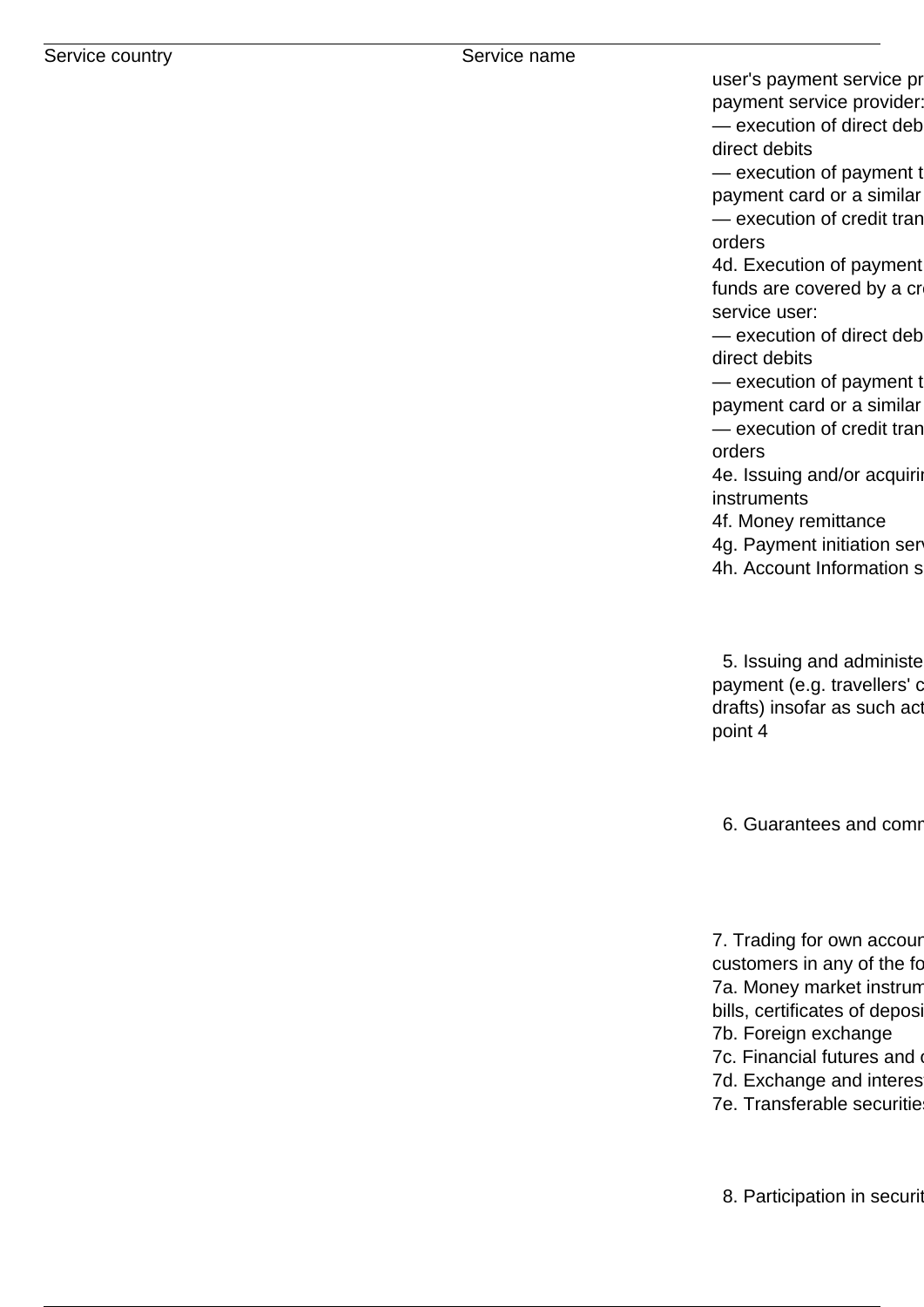9. Advice to undertaking industrial strategy and related advice as well as services the purchase of undertaki

10. Money broking

11. Portfolio manageme

12. Safekeeping and ad

13. Credit reference serv

14. Safe custody service

15. Issuing electronic mo

## **Finantsinstrumendid**

|                                                | Investment services and activities |  |  |  |  |                                                          |  |  |  |              | Ancillary services |  |  |  |  |  | Data reporting<br>services |  |  |
|------------------------------------------------|------------------------------------|--|--|--|--|----------------------------------------------------------|--|--|--|--------------|--------------------|--|--|--|--|--|----------------------------|--|--|
| Fina C1 X X X X X X X<br>ncial<br>instr<br>ume |                                    |  |  |  |  | A1 A2 A3 A4 A5 A6 A7 A8 A9 B1 B2 B3 B4 B5 B6 B7 D1 D2 D3 |  |  |  | $\mathsf{X}$ |                    |  |  |  |  |  |                            |  |  |